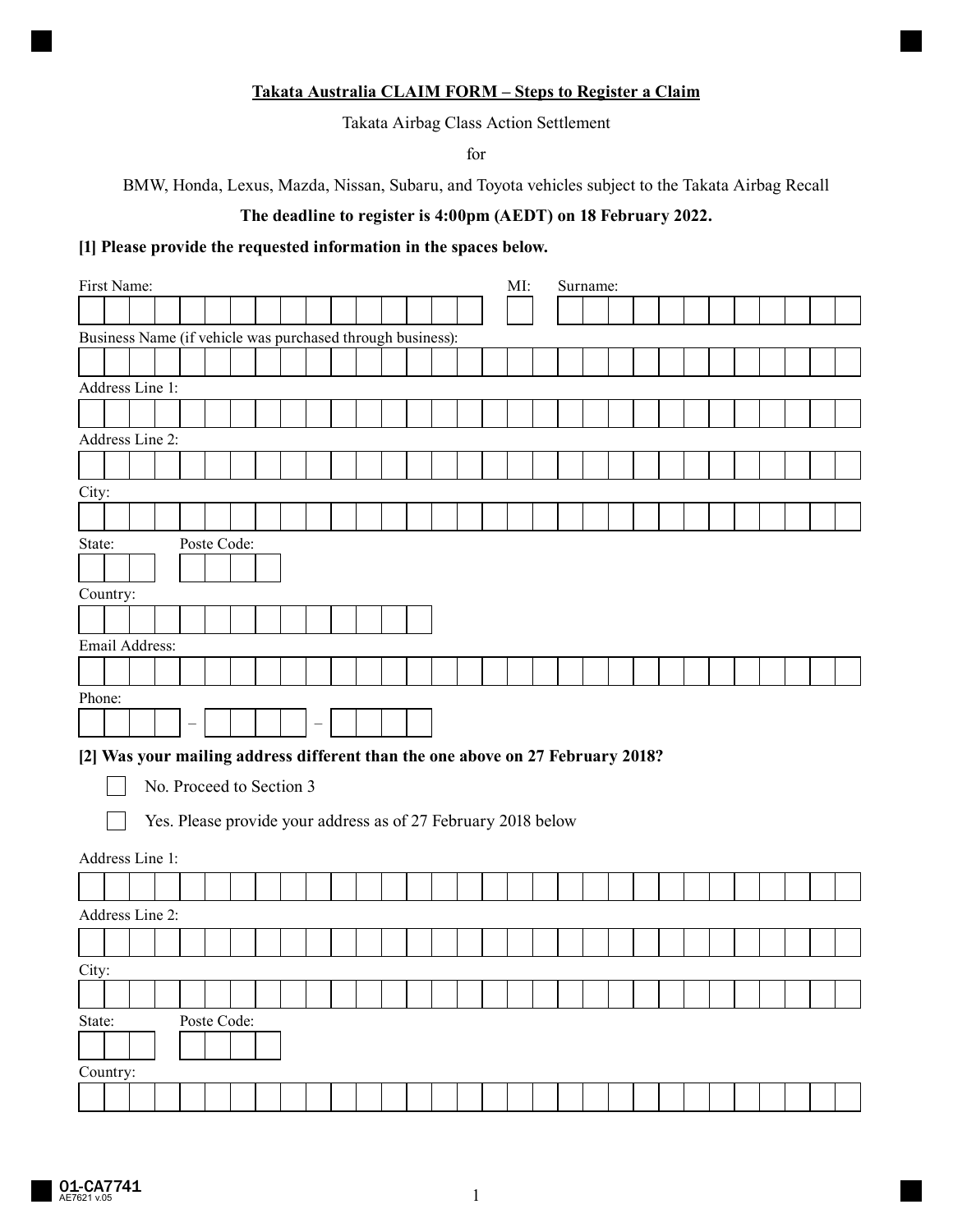**[3] Please provide your Vehicle Identification Number ("VIN") and vehicle information.** The VIN is located on a small placard on the top of the dashboard and is visible through the driver's side corner of the windshield. It also appears on your vehicle registration card and probably appears on your vehicle insurance card. Your VIN should have 17 characters, a combination of both letters and numbers.

| VIN:   |    |                  |                      |  |  |             |                                                                                                                                                                                                                                  |    |  |             |  |  | License Plate: |  |  |  |  |  |  |
|--------|----|------------------|----------------------|--|--|-------------|----------------------------------------------------------------------------------------------------------------------------------------------------------------------------------------------------------------------------------|----|--|-------------|--|--|----------------|--|--|--|--|--|--|
|        |    |                  |                      |  |  |             |                                                                                                                                                                                                                                  |    |  |             |  |  |                |  |  |  |  |  |  |
|        |    |                  |                      |  |  |             | Did you purchase or lease the vehicle prior to 27 February 2018?                                                                                                                                                                 |    |  |             |  |  |                |  |  |  |  |  |  |
|        |    |                  | Yes                  |  |  |             |                                                                                                                                                                                                                                  |    |  |             |  |  |                |  |  |  |  |  |  |
|        |    |                  | No                   |  |  |             |                                                                                                                                                                                                                                  |    |  |             |  |  |                |  |  |  |  |  |  |
|        |    |                  |                      |  |  |             | Did you own or lease the vehicle on 27 February 2018?                                                                                                                                                                            |    |  |             |  |  |                |  |  |  |  |  |  |
|        |    |                  | Yes                  |  |  |             |                                                                                                                                                                                                                                  |    |  |             |  |  |                |  |  |  |  |  |  |
|        |    |                  | No                   |  |  |             |                                                                                                                                                                                                                                  |    |  |             |  |  |                |  |  |  |  |  |  |
|        |    |                  |                      |  |  |             | Manufacturer (BMW, Honda, Lexus, Mazda, Nissan, Subaru, or Toyota):                                                                                                                                                              |    |  |             |  |  |                |  |  |  |  |  |  |
|        |    |                  |                      |  |  |             |                                                                                                                                                                                                                                  |    |  |             |  |  |                |  |  |  |  |  |  |
| Model: |    |                  |                      |  |  |             |                                                                                                                                                                                                                                  |    |  |             |  |  |                |  |  |  |  |  |  |
|        |    |                  |                      |  |  |             |                                                                                                                                                                                                                                  |    |  |             |  |  |                |  |  |  |  |  |  |
| Year:  |    |                  |                      |  |  |             | [4] Please provide your purchase or lease information below.                                                                                                                                                                     |    |  |             |  |  |                |  |  |  |  |  |  |
|        |    |                  | Purchase/Lease Date: |  |  |             |                                                                                                                                                                                                                                  |    |  |             |  |  |                |  |  |  |  |  |  |
|        | DD |                  | <b>MM</b>            |  |  | <b>YYYY</b> |                                                                                                                                                                                                                                  |    |  |             |  |  |                |  |  |  |  |  |  |
|        |    |                  |                      |  |  |             | Do you still own or lease the vehicle?                                                                                                                                                                                           |    |  |             |  |  |                |  |  |  |  |  |  |
|        |    | Yes              |                      |  |  |             |                                                                                                                                                                                                                                  |    |  |             |  |  |                |  |  |  |  |  |  |
|        |    |                  | No, date of sale is: |  |  | DD          |                                                                                                                                                                                                                                  | MM |  | <b>YYYY</b> |  |  |                |  |  |  |  |  |  |
|        |    |                  |                      |  |  |             | [5] Please provide your payment details. If your claim is deemed eligible, you will receive your payment via<br>electronic transfer. Please indicate the one type of electronic transfer and provide your banking details below. |    |  |             |  |  |                |  |  |  |  |  |  |
|        |    |                  |                      |  |  |             | Domestic (Australia) Account                                                                                                                                                                                                     |    |  |             |  |  |                |  |  |  |  |  |  |
|        |    |                  | Account Number:      |  |  |             |                                                                                                                                                                                                                                  |    |  |             |  |  |                |  |  |  |  |  |  |
|        |    |                  |                      |  |  |             |                                                                                                                                                                                                                                  |    |  |             |  |  |                |  |  |  |  |  |  |
|        |    | <b>BSB</b> Code: |                      |  |  |             |                                                                                                                                                                                                                                  |    |  |             |  |  |                |  |  |  |  |  |  |
|        |    |                  |                      |  |  |             |                                                                                                                                                                                                                                  |    |  |             |  |  |                |  |  |  |  |  |  |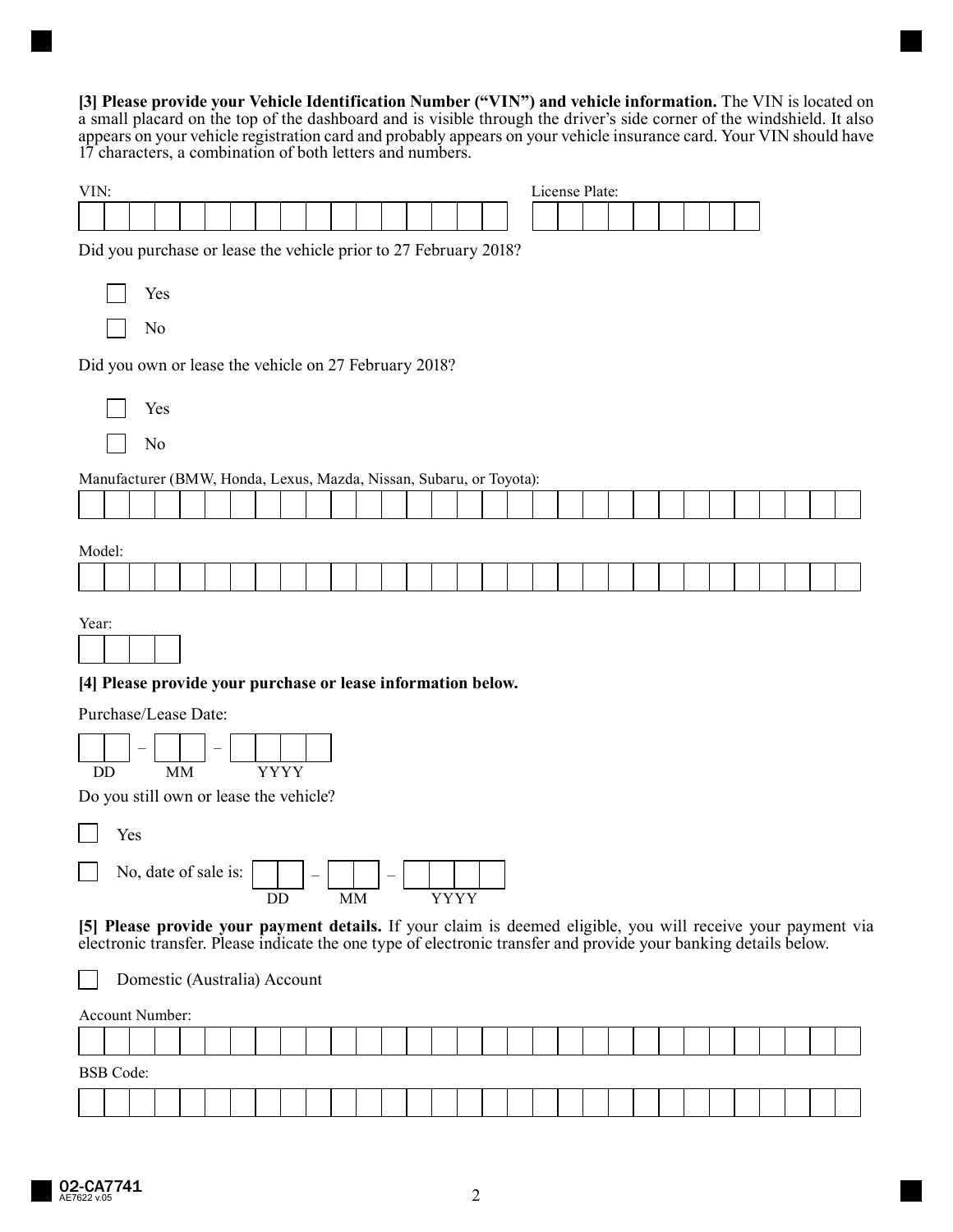## International Account

L

|            | <b>Bank Name:</b>                               |  |  |  |  |  |  |  |  |  |  |  |  |  |
|------------|-------------------------------------------------|--|--|--|--|--|--|--|--|--|--|--|--|--|
|            |                                                 |  |  |  |  |  |  |  |  |  |  |  |  |  |
|            | <b>Bank Address 1:</b>                          |  |  |  |  |  |  |  |  |  |  |  |  |  |
|            |                                                 |  |  |  |  |  |  |  |  |  |  |  |  |  |
|            | <b>Bank Address 2:</b>                          |  |  |  |  |  |  |  |  |  |  |  |  |  |
|            |                                                 |  |  |  |  |  |  |  |  |  |  |  |  |  |
| Bank City: |                                                 |  |  |  |  |  |  |  |  |  |  |  |  |  |
|            |                                                 |  |  |  |  |  |  |  |  |  |  |  |  |  |
|            | <b>Bank Country:</b>                            |  |  |  |  |  |  |  |  |  |  |  |  |  |
|            |                                                 |  |  |  |  |  |  |  |  |  |  |  |  |  |
|            |                                                 |  |  |  |  |  |  |  |  |  |  |  |  |  |
|            | <b>Bank Account Number:</b>                     |  |  |  |  |  |  |  |  |  |  |  |  |  |
|            |                                                 |  |  |  |  |  |  |  |  |  |  |  |  |  |
|            | <b>Bank IBAN:</b>                               |  |  |  |  |  |  |  |  |  |  |  |  |  |
|            |                                                 |  |  |  |  |  |  |  |  |  |  |  |  |  |
|            | Bank SWIFT Code:                                |  |  |  |  |  |  |  |  |  |  |  |  |  |
|            |                                                 |  |  |  |  |  |  |  |  |  |  |  |  |  |
|            |                                                 |  |  |  |  |  |  |  |  |  |  |  |  |  |
|            | Is there a Correspondent/Intermediary Bank?     |  |  |  |  |  |  |  |  |  |  |  |  |  |
|            | No. Proceed to Section 6.                       |  |  |  |  |  |  |  |  |  |  |  |  |  |
|            | Yes. Provide additional bank details below.     |  |  |  |  |  |  |  |  |  |  |  |  |  |
|            |                                                 |  |  |  |  |  |  |  |  |  |  |  |  |  |
|            | Correspondent/Intermediary Bank Name:           |  |  |  |  |  |  |  |  |  |  |  |  |  |
|            |                                                 |  |  |  |  |  |  |  |  |  |  |  |  |  |
|            | Correspondent/Intermediary Bank Routing Number: |  |  |  |  |  |  |  |  |  |  |  |  |  |
|            |                                                 |  |  |  |  |  |  |  |  |  |  |  |  |  |
|            | Correspondent/Intermediary SWIFT Code:          |  |  |  |  |  |  |  |  |  |  |  |  |  |
|            |                                                 |  |  |  |  |  |  |  |  |  |  |  |  |  |

 $\mathbb{R}$ 

 $\overline{\phantom{a}}$ 

# Please provide any special instructions related to the e-transfer to your domestic or international account below.

**03-CA7741** 3<br>AE7623 v.05 3